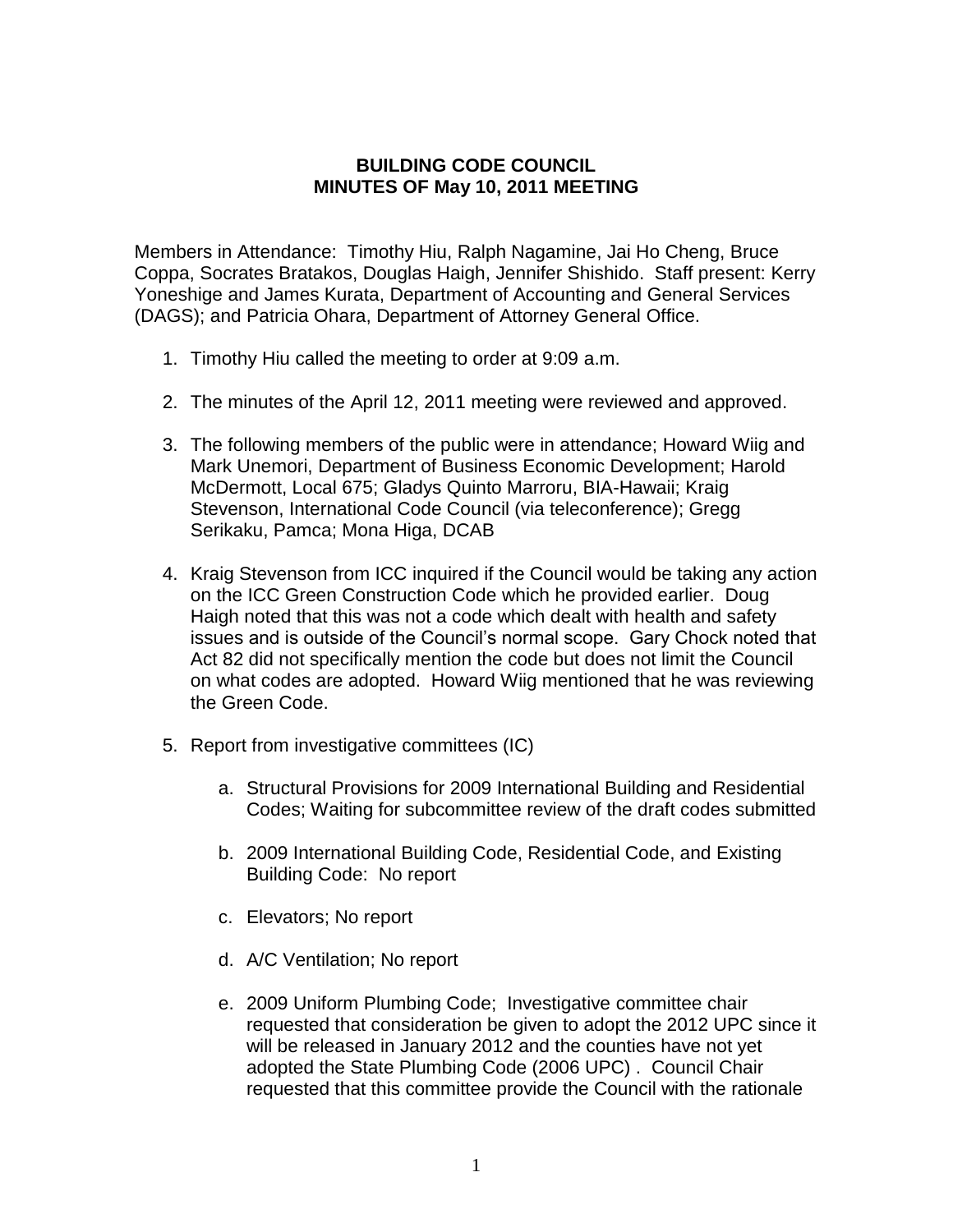why the 2012 UPC should be adopted, listing of changes between 2009 and 2012, and list of advantages and disadvantages of the adopting the 2012 UPC.

Bruce Coppa noted that the Council should look at the reasons why the county adoptions are taking over a year and possible solutions. One the outcomes of the counties not adopting the State codes is the situation where the county building codes and the State codes are in different versions. Gary Chock noted that the codes should be adopted in series. Gregg Serikaku and Harold McDermott noted that there is confusion in the plumbing industry because plumbers licenses are based on the 2006 UPC but the State plumbing code has not been adopted by the counties.

As an action item, the next Council meeting will be devoted to discussing the issues of adopting model building codes at the State and county levels.

f. 2009 Energy Efficiency Standards; Proposed amendments to the 2009 IECC should be completed at the subcommittee meeting today and will presented at the next Council meeting. The final fenestration template should also be approved.

Comment was made on the need to provide the amendments in ramseyer format by the investigative committee before the Council could accept it and forward it to the subcommittee of county building officials. After discussion, Kerry Yoneshige will provide an outline of the current process used to accept proposed amendments from investigative committees and when it has been converted to ramseyer format. The process will be reviewed at the next Council meeting.

- g. State Fire Code; The State Fire Council is finalizing amendments to the 2009 NFPA.
- h. Training on State building codes; Ann Ogata Deal reported that the NOAA has provided funding for a number of training sessions on various islands on different ICC codes which occurred in March and April.
- i. Fenestration exemption template; previously discussed .
- j. Fire sprinkler implementation in new 1 and 2 family dwellings; Committee co chair Socrates Bratakos reported that there the infrastructure committee has a question on liability to the counties and the State if a portion of the model code is eliminated in the